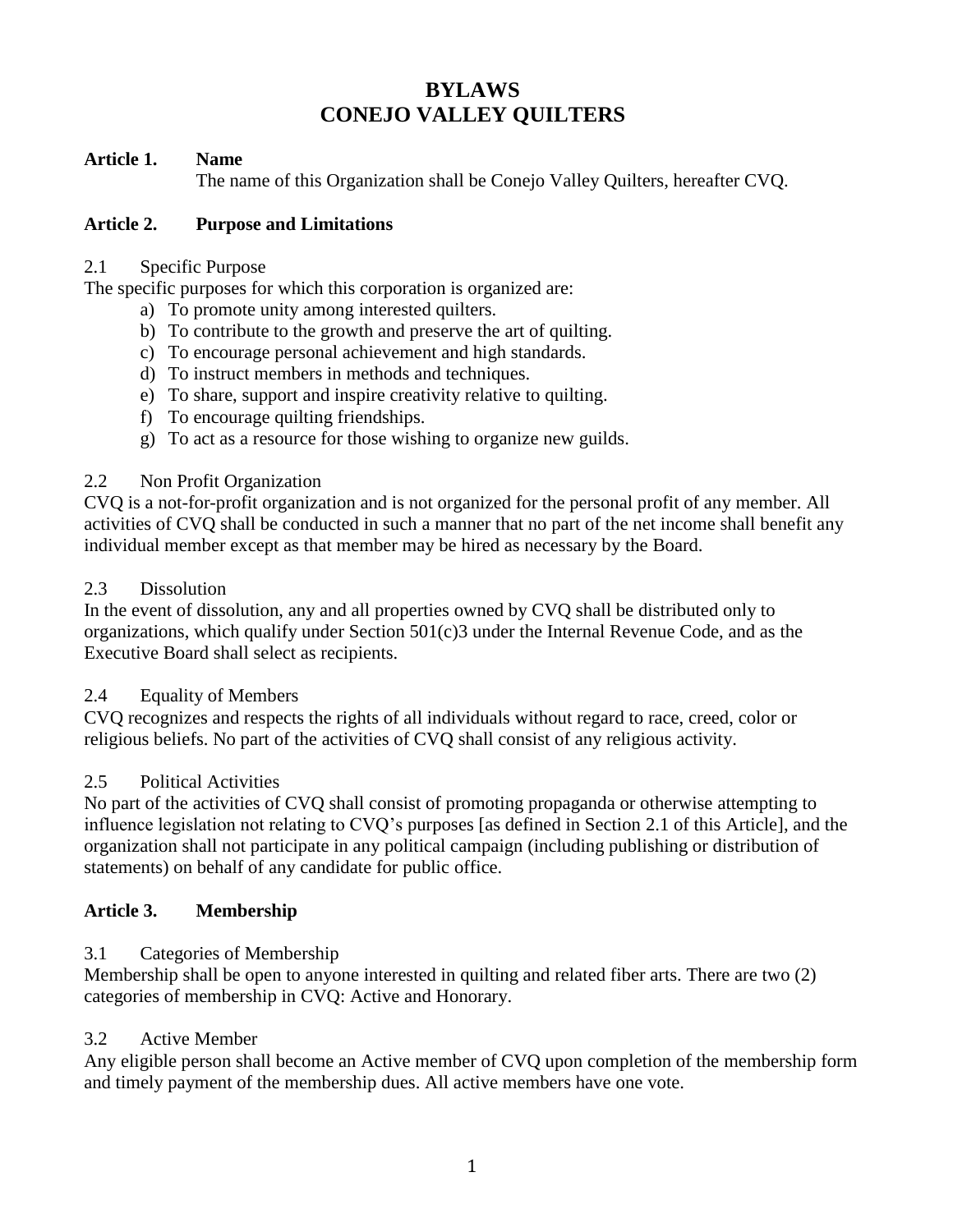#### 3.3 Limit of Membership

The number of active members in the guild shall not exceed 300 persons.

#### 3.4 Honorary Membership

Honorary memberships may be granted to individuals by a 2/3 vote of the Board. No membership dues will be collected from honorary members. Honorary members have no vote.

#### 3.5 [Deleted]

#### 3.6 Annual Dues

The annual dues shall be payable on July 1st and shall be delinquent on August 1st.

## 3.7 Termination of Membership

The expulsion of a member is based upon the good faith determination of the Executive Board [as defined in Article 5, Section 5.1], that such member or officer has failed in a material and serious degree to observe the rules of conduct of the corporation (Bylaws and Standing Rules), or has engaged in conduct materially and seriously prejudicial to the purposes and interests of CVQ, including without limitation, the theft of CVQ property, unauthorized use of the CVQ membership roster, including printed or electronic roster, its Members' property or the use of the name of CVQ with the intent to defraud.

#### 3.8 Procedure of Membership Termination

If grounds appear to exist for expulsion of a Member under Article 3, Section 3.7 of these Bylaws, the procedure set forth below shall be followed:

- a) The Executive Board shall give such Member 15 days' prior notice of the proposed expulsion and the reasons for the proposed expulsion. Notice shall be given by any method reasonably calculated to provide actual notice. Any notice given by mail shall be sent by first-class mail or registered mail to such a Member's last address as shown in the corporation's records.
- b) Such Member shall be given an opportunity to be heard, either orally or in writing, not less than five (5) days before the effective date of the proposed expulsion. The hearing shall be held, or the written statement considered, at such time and place as may be designated by the Appeals Committee, to determine whether the expulsion should become effective. The Appeals Committee shall be composed of five (5) CVQ members randomly selected by the Board [as defined in Article 5, Section 5.2], with CVQ's President, and Recording Secretary acting only as advisors. The hearing by the Appeals Committee shall be presided over by the President and conducted in accordance with the procedure set forth in Robert's Rules of Order, or any policies or rules which may be established from time to time, provided that such rules and polices are not inconsistent or in conflict with these Bylaws, the corporations Articles of Incorporation or the California Nonprofit Mutual Benefit Corporations Law.
- c) The Appeals Committee shall decide whether or not such Member shall be expelled. The decision of the Appeals Committee shall be final.

#### 3.9 Effect of Membership Termination

All rights of a Member in CVQ and its property shall be terminated upon such Member's expulsion.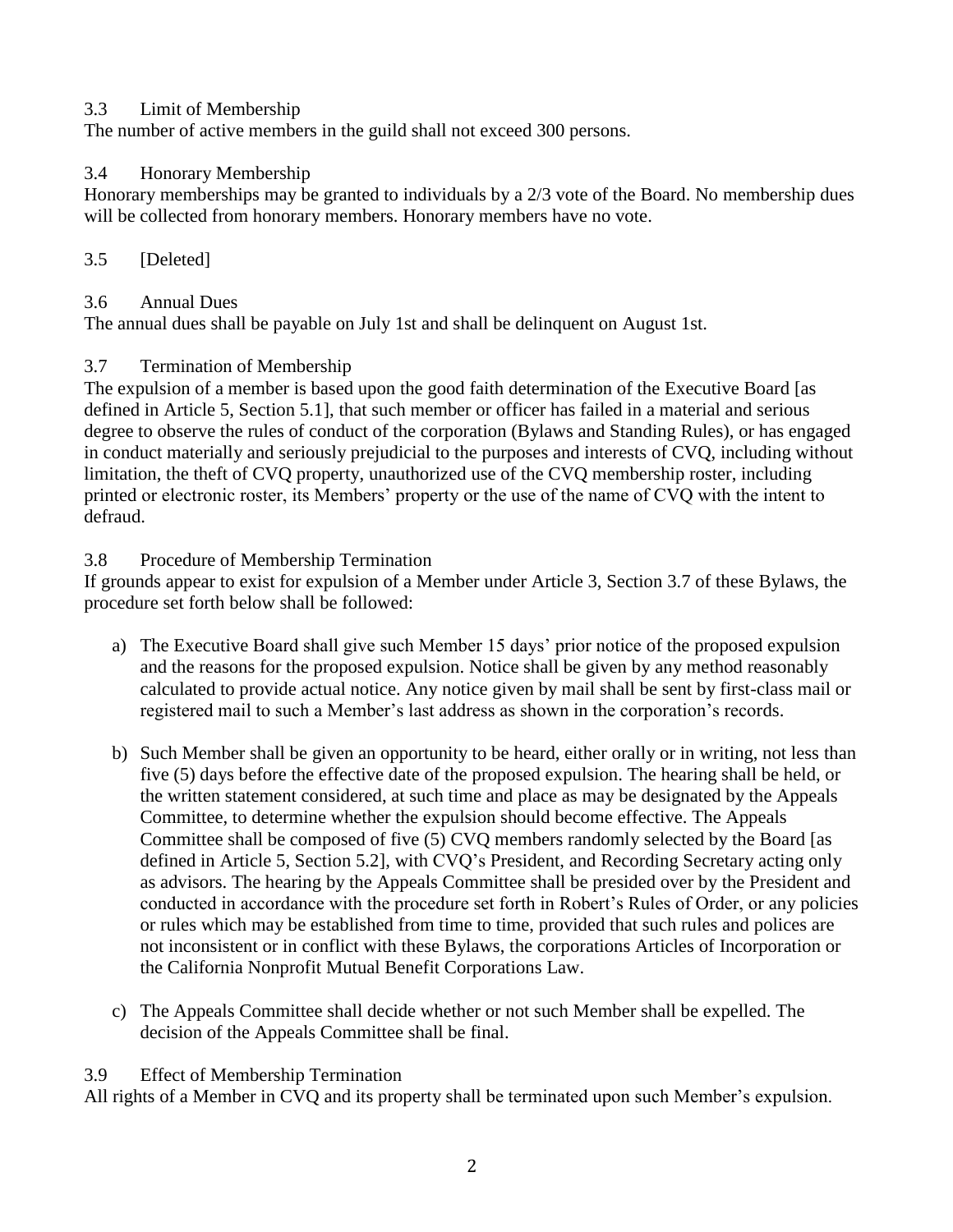Expulsion shall not relieve such Member of any obligation for charges incurred, services or benefits actually rendered to such Member, dues or contributions arising from contract or otherwise. CVQ shall retain the right to enforce any such obligation or sue for damages or equitable relief for any such breach.

## **Article 4. Officers and Duties**

## 4.1 Officers

The officers of CVQ shall be the members of the Executive Board: President, Programs and Workshops, Membership, Ways and Means, Activities, Recording Secretary, and Treasurer. All officers are elected by the regular members. Two members may hold any officer position jointly, with the exception of the Treasurer, which shall be held by one member. All officers are required to maintain a procedure manual that shall contain a complete description of the duties of their office, procedures, Bylaws, record of past budget money spent, copy of all written correspondence with regards to that office, and any applicable contracts.

## 4.2 Resignation from Board

Any officer or committee member may resign at any time by giving written notice to the Executive Board [as defined above in Article 4, Section 4.1]. The resignation shall take effect as of the date the notice is received, or at any later time specified in the notice and, unless otherwise specified in the notice, the resignation need not be accepted to be effective.

## 4.3 President Duties

The President shall: preside at all meetings of the guild, and generally supervise, direct and control CVQ's activities, affairs, committees and officers, subject to control of the Board [as defined in Article 4, Section 4.1]. The President shall exercise and perform such powers and duties as the Board may assign from time to time. The President may serve as an ex officio member of all CVQ committees, except the Nominating Committee.

## 4.4 Absence of President

In the absence or disability of the President, another member of the Executive Board shall perform all duties of the President with all rights and obligations pertaining thereto in the following order: Programs & Workshops, Membership, Ways and Means, and Activities.

## 4.8 Executive Board Committees

[4.5 through 4.8 were consolidated 07.05.2021 as Article 4, Section 4.8.] The following Officer positions shall be held by at least one person, who will serve as Chairperson of their respective committees: Programs and Workshops, Membership, Ways and Means, and Activities . The Chairperson of each Office will review and help implement suggestions from the general membership in executing the duties of their respective Committees as delineated in Article 7, Sections 7.8-7.11.

## 4.9 Publicity Duties

[Deleted 07.05.2021; covered in Article 7, Section 7.12]

## 4.10 Recording Secretary Duties

The Recording Secretary shall keep, or cause to be kept, a book of minutes of all monthly membership meetings and meetings of the Board [as defined in Article 5, Section 5.2]. The minutes of the meetings shall include the time and place of holding, whether the meeting was board, general, annual, or special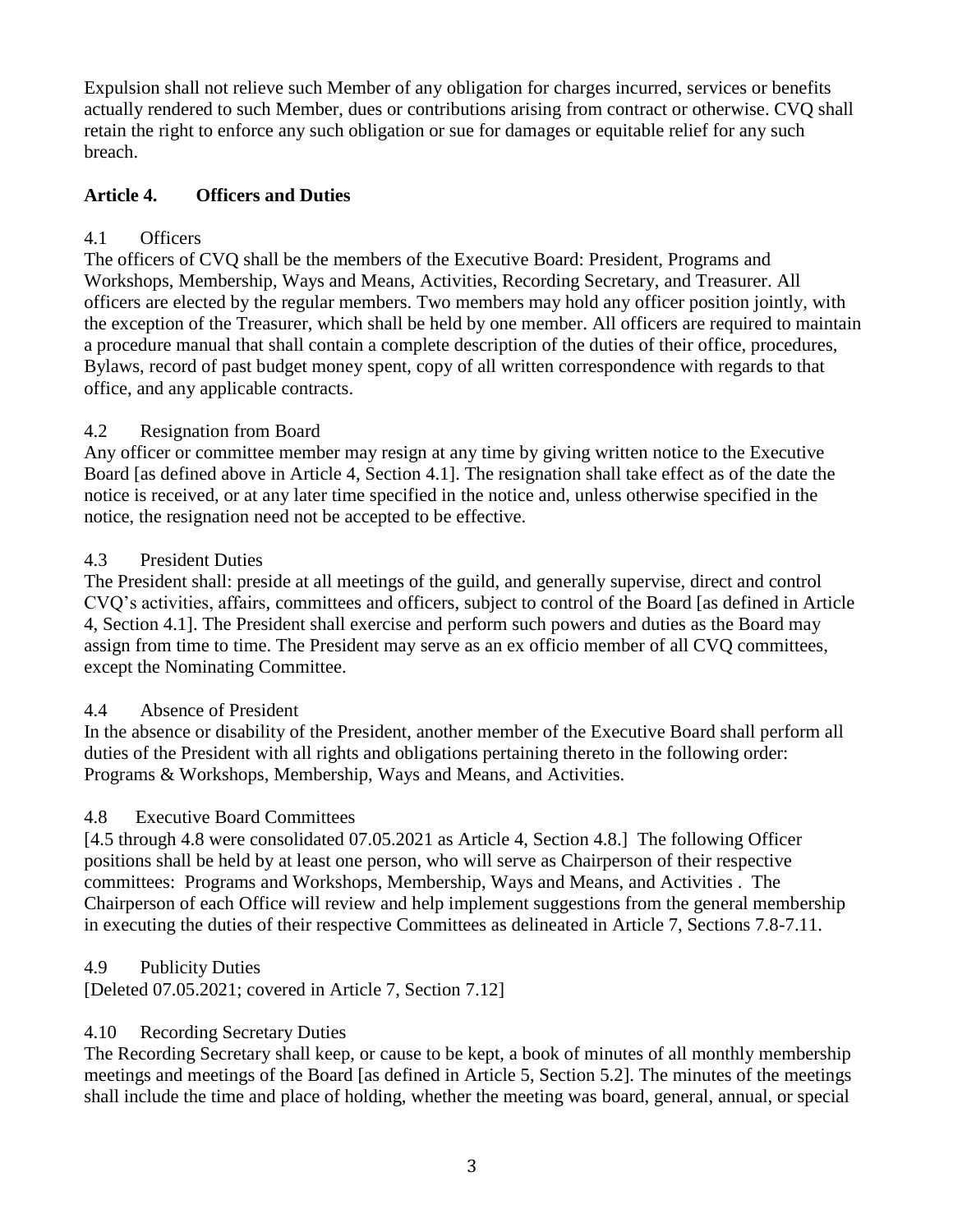and, if special, how authorized, the notice given, the names of those present at the Board meetings, or the number of members present at the annual meeting.

4.11 Corresponding Secretary Duties [Deleted 07.05.21; covered in Article 7, Section 7.13]

## 4.12 Treasurer Duties

The Treasurer shall keep and maintain adequate and correct books and accounts of CVQ's properties and transactions. The Treasurer shall prepare, or oversee preparation of, tax or information returns and keep and maintain all forms and returns required by Federal, State or Local government agencies. The Treasurer shall send to the members and the Board [as defined in Article 5, Section 5.2] such financial statements and reports as required by law, by these bylaws, or as specified by the Board. The books shall be audited on an as-needed basis, as directed by the Board. The Treasurer shall deposit all money and other valuables in the name and to the credit of CVQ. The Treasurer shall be responsible for preparing a proposed budget, for review by the Board and subsequent presentation to the membership.

4.13 [Deleted 07.05.2021 Note: the position of "Parliamentarian" was replaced by the "SCCQG Representative" as described in Article 7, Section 7.13c, while familiarity of Parliamentary procedure and interpretation of the Bylaws is the joint responsibility of the Executive Board.]

## 4.14 Budgets and Reports

All Officers and Standing Committee Chairs of CVQ are required to submit a written report and budget to the Board annually. One copy of this report and budget goes to the President and one copy goes into the officer's procedure manual.

## 4.15 Officer Impeachment Procedure

If an officer is not carrying out the duties of their office as prescribed in these Bylaws, the Executive Board has the power to impeach said officer, using a procedure identical to that of Termination of Membership as described in Article 3, Section3.8.

## **Article 5. Executive Board & Committees**

## 5.1 Executive Board

The Executive Board shall consist of the President, Recording Secretary, Treasurer, Programs and Workshops, Membership, Ways and Means, and Activities. It shall conduct the routine business of the guild, and authorize expenditures not included in the budget in accordance with Article 10, Section 10.5. Routine business consists of all items that directly affect the membership of CVQ (i.e. newsletter, programs, activities, etc.) The Board shall meet monthly, except as agreed otherwise. It shall be convened at the discretion of the President to oversee or act upon all items or issues which are not routine business of the guild or emergency issues that need immediate attention, or any other duties and powers as outlined in these Bylaws. A meeting of the Executive Board shall be chaired by the President. Decisions made at these meetings will be binding.

## 5.2 General Board

The Executive Board establishes or eliminates committees, and approves or removes chairpersons, as needed, with the exception of the Nominating and Finance Committees. Each committee shall consist of at least one Chairperson, approved by the Executive Board, and additional members as needed. Committee chairpersons serve for the fiscal year. All approved Chairpersons shall be responsible for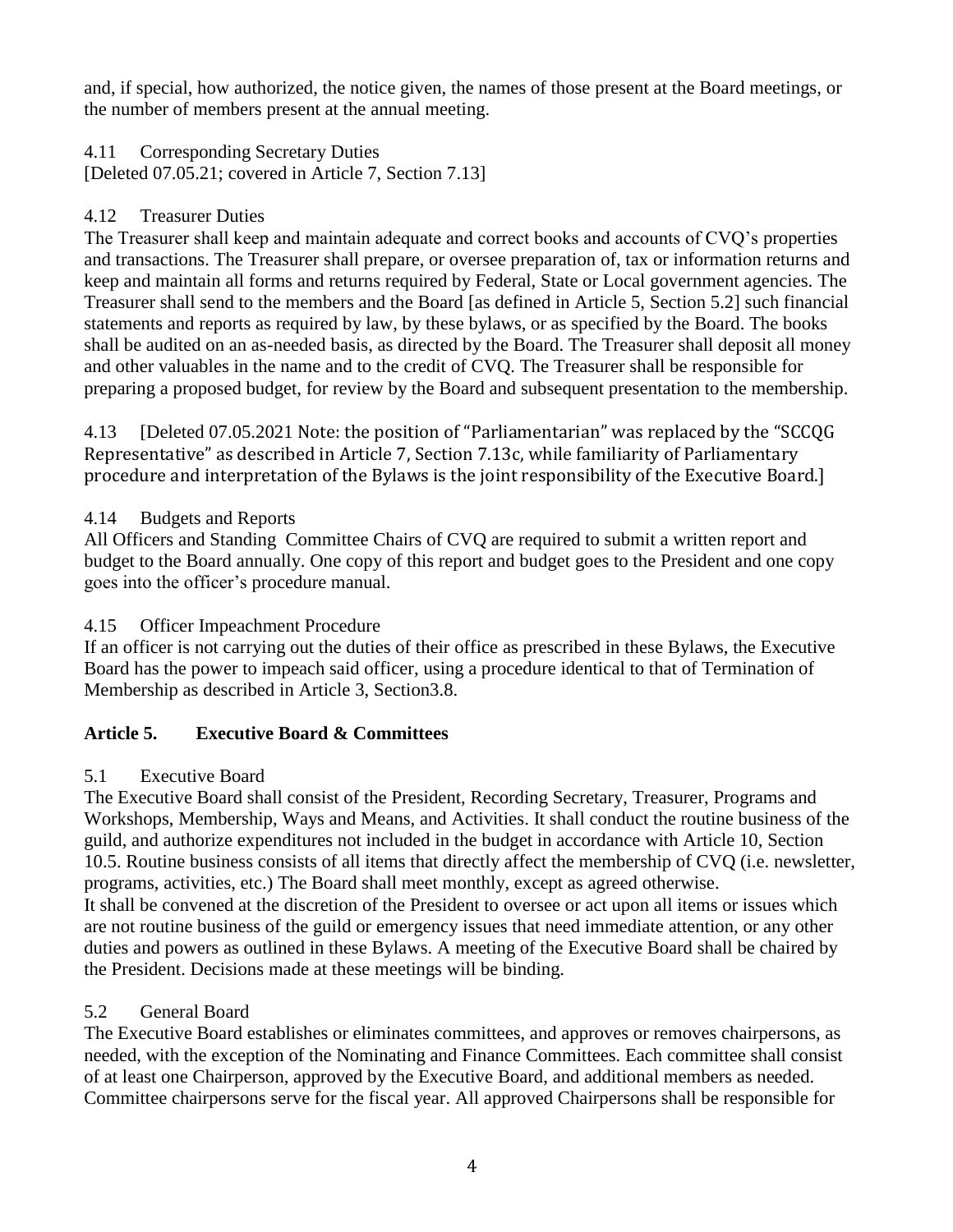reporting to the President and membership regarding the activities of their committees.

The General Board, also referred to as "the Board", shall consist of the Executive Board members and all Committee Chairpersons. The General Board conducts the routine business of the guild. Routine business consists of all items that directly affect the membership of CVQ (i.e. dissemination of information, programs, activities, etc.). Committee Chairpersons shall attend Executive Board meetings as needed.

## 5.3 Voting

Each Executive Board position shall have one vote (even if the position is held by more than one (1) person) with the exception of the President, who shall act as Chairman of the Board and vote only in the case of a tie.

## 5.4 Executive Board Meeting Absence

In case of absence from Board meetings, Board members will apprise the President and submit a report detailing committee activity, as necessary.

## 5.5 Open Executive Board Meetings

Executive Board meetings are open to any member who wishes to attend. Any business requiring Board discussion shall be submitted to the President, or presiding officer, at least three days prior to the meeting for placement on the agenda.

## **Article 6. General Meetings**

## 6.1 Number of General Meetings

CVQ shall hold a minimum of ten (10) monthly general meetings per year.

## 6.2 Annual Meeting

The regular monthly general meeting held in May shall be known as the annual meeting. At this meeting, officers shall be elected and any other proper business of CVQ shall be transacted.

## 6.3 Member Voting

Whenever members are required or permitted to take any action at a general meeting, including the annual meeting, notice of the meeting shall be given to each member entitled to vote at the meeting. The notice shall be sent to each active member via email prior to the meeting. In the event a member lacks an email address, notice shall be sent to member's physical address. The notice shall specify the place, date and hour of the meeting, and the nature of the issues to be voted upon by the members.

6.4 Agenda Items [Deleted 07.05.21]

## **Article 7. Committees**

## 7.1 Standing Committees

The Standing Committees of CVQ shall be: Program and Workshops, Membership, Ways and Means, Activities, and Publicity. Standing Committees represent the permanent committees of CVQ.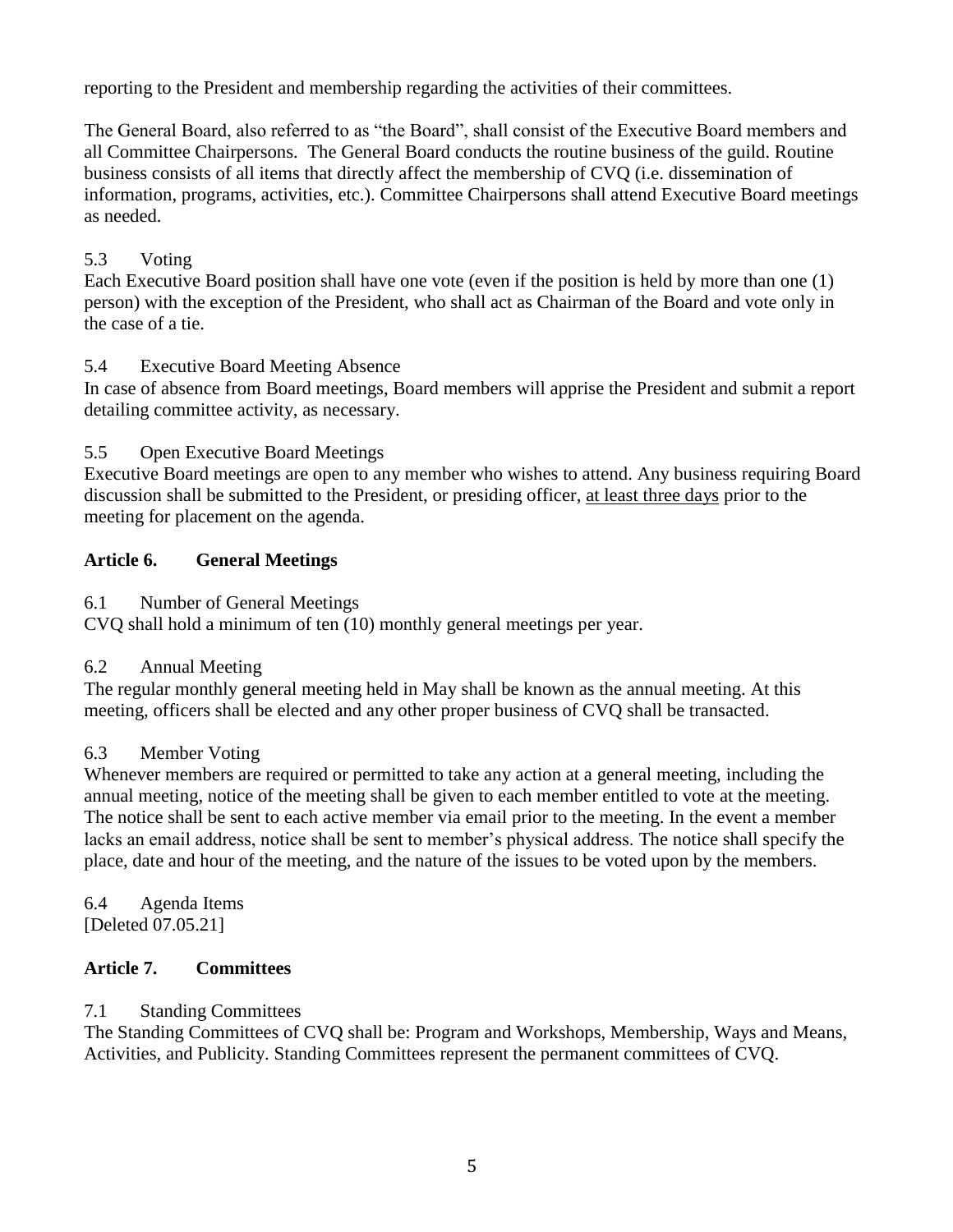## 7.2 Duty Changes

A Committee Chairperson cannot unilaterally change, omit or add to the duties of their position as outlined in the job descriptions, or by established procedure, without a 2/3 vote of the Board.

## 7.3 Committee Manual

All Executive Board and Committee Chairpersons shall keep their procedure manuals updated and make this information available to their successors by the June monthly board meeting. The manual will include a year-end summary of committee activities and a proposed budget for the following year. Committee Chairpersons shall report committee activities at the monthly Board meetings as needed.

## 7.4 [Deleted.]

## 7.5 Budget

All Executive Board and Committee Chairpersons shall submit a proposed budget to the Treasurer by May 1st.

## 7.6 Reporting Structure

All Committee Chairpersons who do not report to a designated officer shall report to the President.

## 7.7 [Deleted 07.05.21]

## 7.8 Programs and Workshops

The Program and Workshops Committee shall plan and execute the program portion of each monthly membership meeting and workshops. This includes contacting and contracting speakers and workshop teachers for future fiscal years. The Committee Chair(s) shall be responsible for arranging travel, meals and lodging for the teacher or speaker, when applicable, and present all contracts for Board approval, and shall obtain all signatures on these contracts as outline in Article 9, section 9.10, and Article 11, section 11.4.

The Programs and Workshop Committee shall arrange for workshop facilities, collect contributions, supply information on workshops to members, and have a representative at all workshops to ensure smooth execution of workshops.

## 7.9 Membership

The Membership Committee shall collect all dues and guest contributions at the monthly meetings, keeping the membership list current, providing electronic rosters monthly to the Executive Board and twice a year to current membership, and keeping the membership attendance records. The committee shall also oversee all activities that will promote a friendly, welcoming atmosphere at the monthly membership meetings. The committee shall also create a telephone tree and/or email list to be used to notify members of last minute changes in meeting time, place, etc., or any other short-term notices of special interest.

The following Committee supplement the Membership Committee:.

a) Hospitality: The Hospitality Committee shall greet and welcome newcomers to meetings and give special recognition to new members.

## 7.10 Ways and Means

The Ways and Means Committee shall coordinate fund-raising activities of CVQ. This committee shall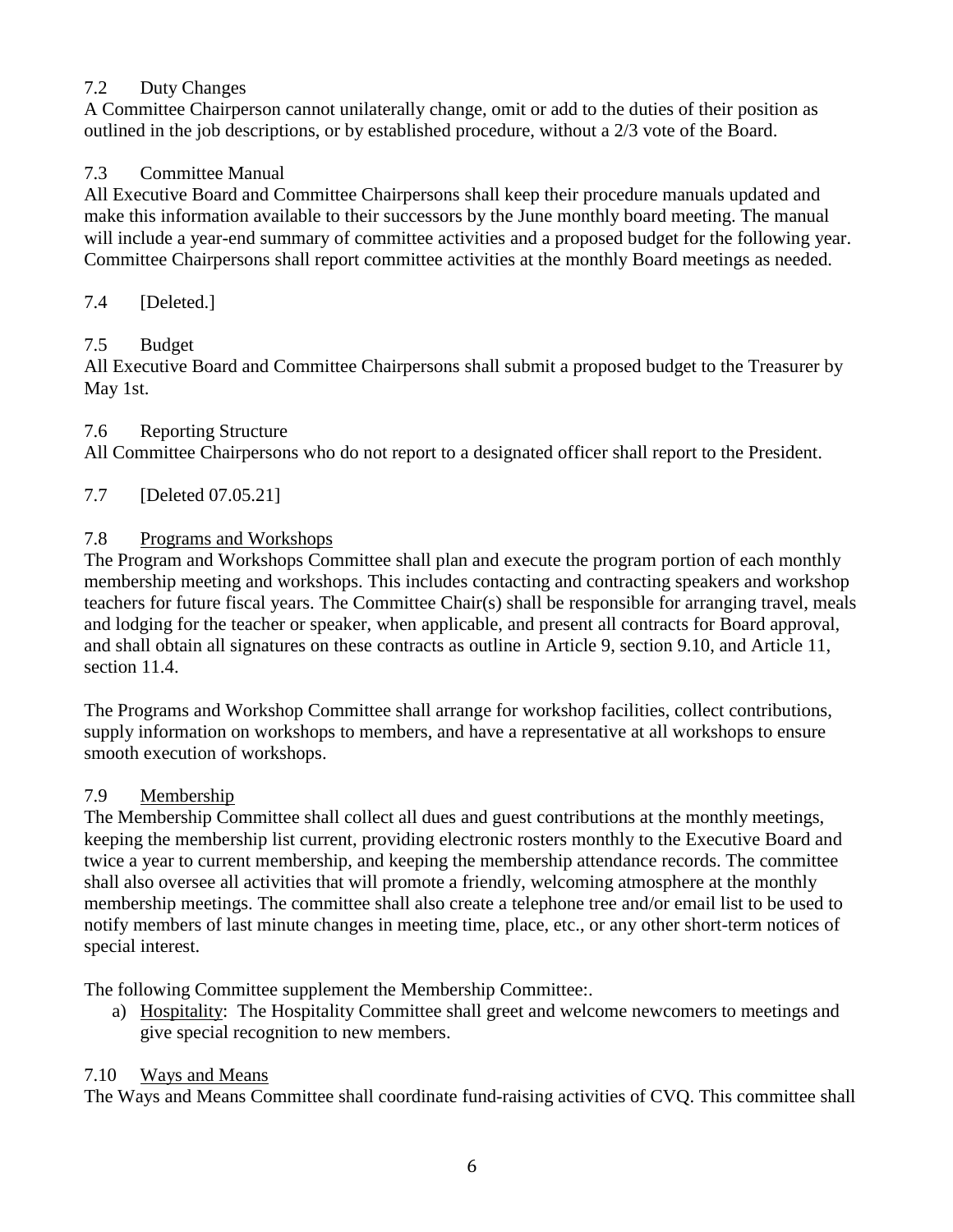be responsible for conducting the opportunity drawings at general meetings. This includes: developing contacts for donations of opportunity prizes, running the prize drawings at the General meetings, transferring all monies collected from the drawings to the Treasurer, providing a list of the prizes and winners to the Newsletter Editor, and sending thank you notes to the prize donors. The Committee shall research to raise funds, and invite other members to plan and implement other fundraising events.

The following Committees supplement the Ways and Means Committee:

- a) Opportunity Quilt: The Opportunity Quilt Committee shall be responsible for the design, construction and completion of an Opportunity Quilt that the membership shall produce as a fund-raising activity.
- b) Other Fundraisers: A committee may be formed to plan and execute other fundraisers such as Trash-to-Treasure, Boutique, Quilt Room tours, etc.

## 7.11 Activities

The Activities Committee shall implement and oversee all Board-approved guild activities of CVQ. The committee is encouraged to use creativity. Possible activities may include, but are not limited to mystery quilts, home tours, weekend trips, retreats, pattern exchanges, fabric exchanges, or block party (upholding copyright law).

## 7.12 Publicity

The Publicity Committee shall manage the publicity needs of CVQ and shall be responsible for the gathering, recording and dissemination of CVQ information to the public, in the form of press releases, feature articles, advertising, community calendars, and other media. The Publicity Committee shall publicize the events and activities of CVQ with media outlets as deemed necessary. The Committee shall also provide updates to CVQ Social Media (Website, Facebook, Instagram, etc.) as needed.

The following Committee supplements the Publicity Committee:

Website and Social Media Committee: The Website and Social Media Committee is responsible for maintaining the CVQ website and social media content.

## 7.13 Additional Committees and Functions:

Each of the following committees or volunteers serves a particular function that supports CVQ's dual mission: to promote the art and craft of quilt making while giving back to the community. Most are ongoing and serve a supportive role to the purpose of one or more of the standing committees.

- a) Site Management: The Site Management Committee shall assist Programs and Workshops in acting as liaison between CVQ and the meeting site in providing audio/visual equipment and staging for programs and speakers as needed, determine site accommodations required by other committees, and in providing a friendly atmosphere for the monthly membership meetings.
- b) Philanthropy: The Philanthropy Committee shall define, direct and manage CVQ's efforts to aid charitable organizations serving the local area. Duties shall include: coordinating the selection of a charities, facilitate quilt making for the selected charity, distribution of quilts and other items, including, but not limited to, cash donations.
- c) SCCQG Representative: The SCCQG representative shall maintain guild's SCCQG membership and insurance, represent CVQ at quarterly SCCQG meetings, and report to the membership on the activities of the Council.
- d) Corresponding Secretary: The Corresponding Secretary shall send official guild correspondence to members (Get Well, Sympathy and other cards as needed), Thank You notes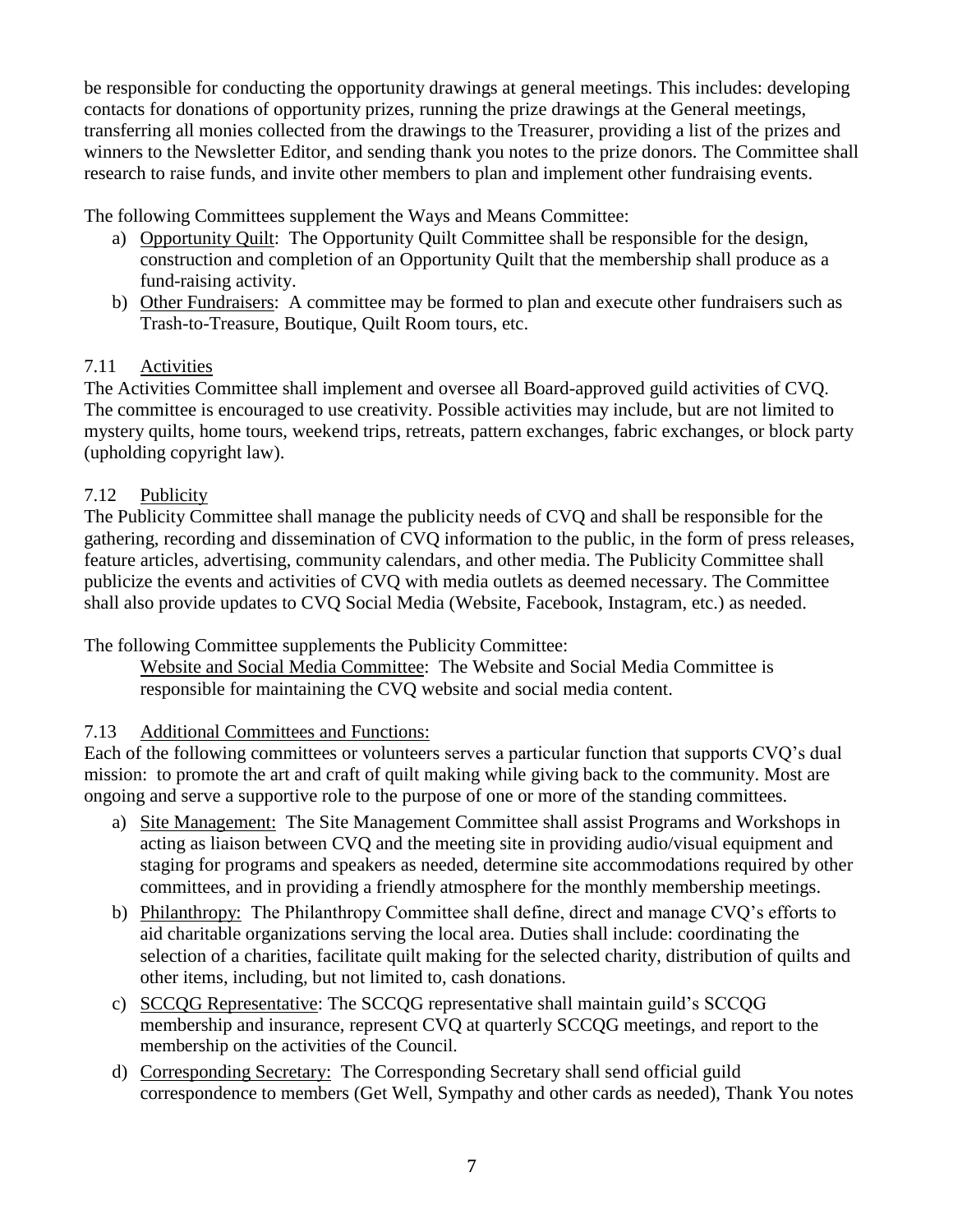to speakers, and Thank You cards to local quilt shop owners.

- e) Storage Unit: Maintains an orderly storage unit for short and long-term storage of CVQ property.
- f) Newsletter: The Newsletter Editor shall compile, edit and distribute the CVQ newsletter to the membership on a schedule as established by the Executive Board. The newsletter shall contain information regarding CVQ meetings, workshops, and related news and functions pertaining to CVQ and its members.
- g) Library: The Library Committee shall maintain CVQ's media collection for members' use. The committee shall be responsible for the administration of the media collection, the check-in of books, magazines, videos and other library materials at in-person meetings and shall follow up on late returns. The Library Committee shall purchase media for CVQ's library from allocated funds, submit notices and reviews of new acquisitions to the membership and submit an annual list of the Library holdings to the President and Website Manager.
- h) Historian: The Historian will photograph all major events and activities of CVQ. Historian shall work with the Social Media Committee to post photos from in-person meetings and other CVQ events.
- i) Outreach: Organizes and participates in events to raise community awareness of CVQ to attract new members.
- j) Quilt Show: The Quilt Show Committee shall be in charge of all aspects of planning and executing CVQs largest fundraiser.

## **Article 8. Special Committees**

## 8.1 Identification

Special Committees shall consist of those committees whose functions concern CVQ events or business occurring on an annual, irregular or as-needed basis.

## 8.2 Chairperson

Chairpersons of Special Committees will be appointed by and report to the President. Committee members shall be appointed by the Committee Chairperson as needed. Any special committees shall report to the President.

## 8.3 Job Description

Job descriptions shall be defined and approved by the Board upon the creation of new Special Committees.

## **Article 9. Elections and Amendments**

## 9.1 Nominating Committee

A Nominating Committee consisting of five (5) Active members shall be appointed by the President subject to approval by the Executive Board in January of each year. This committee will prepare a complete slate of Executive Board positions for presentation to the membership in May. Additional nominations may be made from the floor at this meeting. The slate shall be published in the monthly newsletter prior to the May annual meeting.

## 9.2 Voting

Voting shall be by a show of hands at the May annual meeting. Active members shall each have one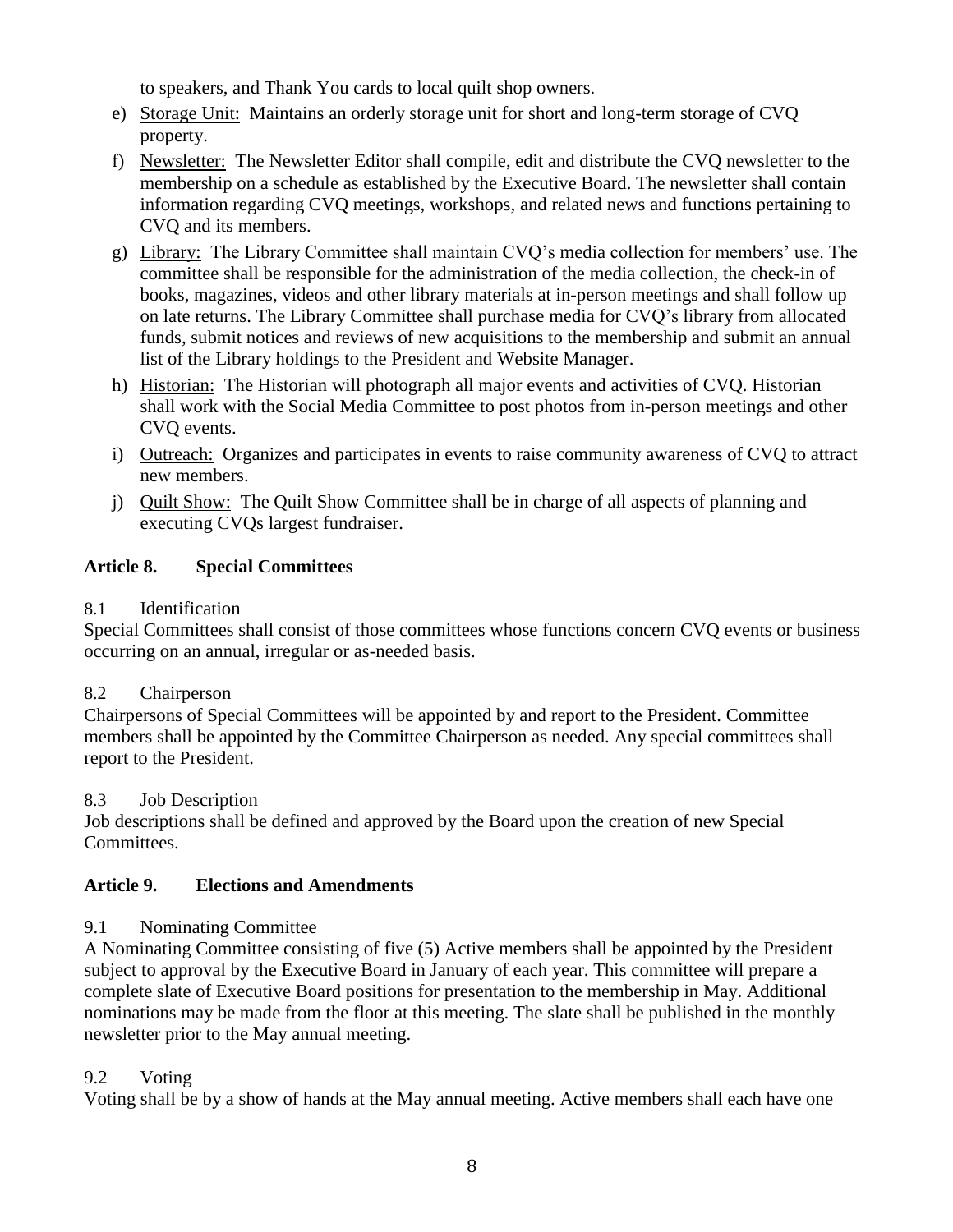vote. Proxy shall be allowed: the proxy privilege shall not be extended beyond the scope of the proxy.

## 9.3 Term of Office

Term of office shall be one year for elected officers. No officer shall be eligible for the same office for more than three consecutive years.

#### 9.4 Eligibility

Only Active members of CVQ may be elected to an office of the guild.

#### 9.5 Length of Membership

Candidates for the office of President of CVQ and for the office of Treasurer of CVQ must have been Active members of CVQ for at least one (1) year prior to their nomination.

#### 9.6 Installation of Board

Newly elected Board members shall be installed in June.

#### 9.7 Vacancies on Board

The Board shall fill vacancies in any office for the unexpired term of the office.

#### 9.8 Bylaw Changes

Bylaws may be amended at any regular meeting by a vote of the VOTING membership present, provided that the amendment has been submitted in writing to each VOTING member at least 7 days prior to the monthly membership meeting at which the amendment is to be voted upon.

#### 9.9 Ad-hoc Committee

An ad-hoc committee appointed by the President shall be named as needed to review these bylaws. This committee shall consist of no more than five (5) active members.

#### 9.10 Contract Changes

The Board must approve all boilerplate contract language changes as needed.

## **Article 10. Finance**

10.1 Fiscal Year

CVQ's fiscal year shall run from July 1st through June 30th.

## 10.2 Signatures of Checks

Checks of CVQ must be signed by any two Executive Officers: Presidents, Treasurer, and a third Officer with signatory authority. Signatures must be listed on the bank signature card.

## 10.3 Budget Committee

A Budget Committee, chaired by the Treasurer and President, shall prepare a budget for review at the May Board meeting. Each Committee Chairperson shall submit a budget proposal to the Treasurer by May 1st.

#### 10.4 Approval of Budget

The Executive Board shall present a proposed budget, for the next fiscal year, to the membership for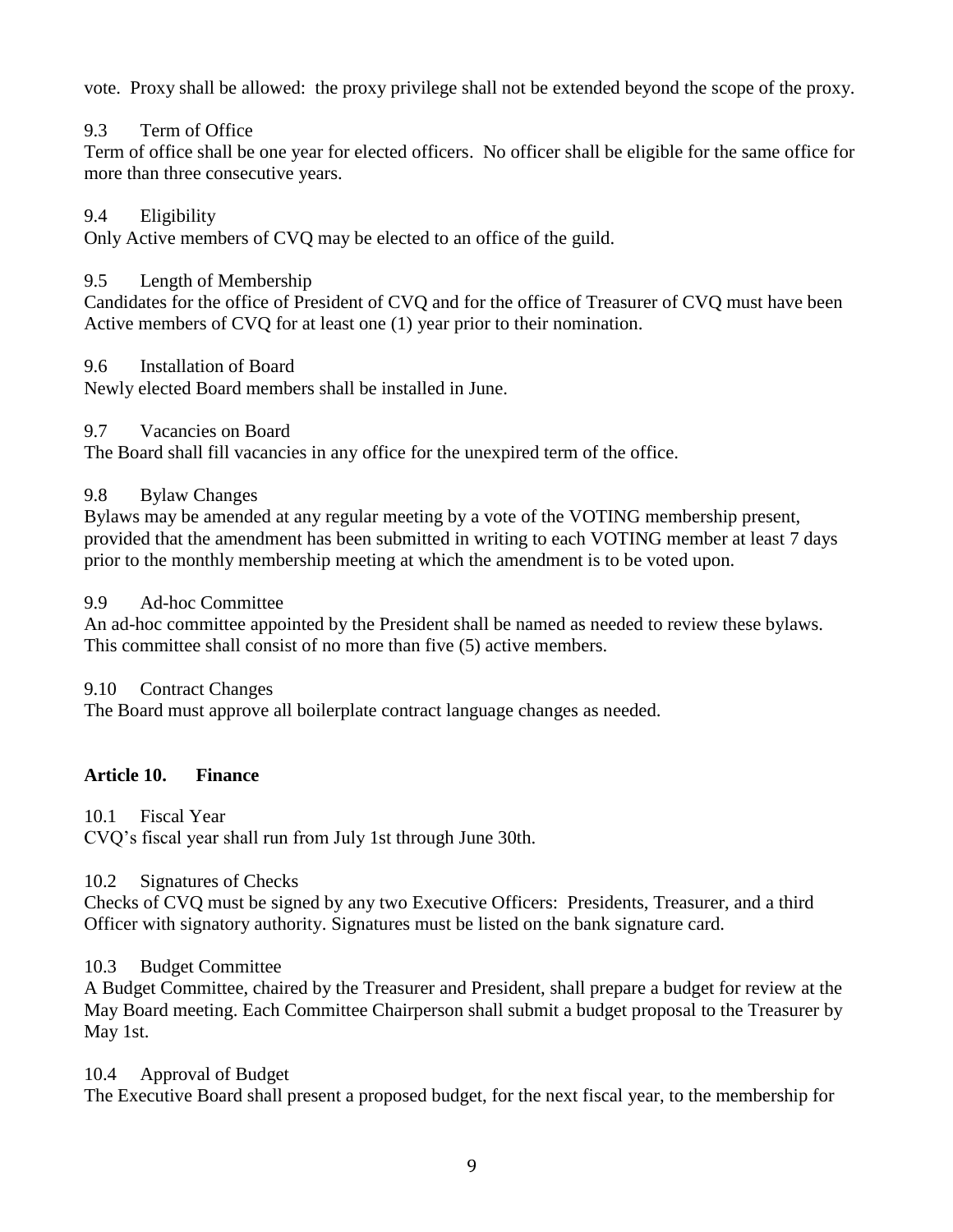approval no later than the June monthly membership meeting.

## 10.5 Approvals of Budget Amendments

Proposed expenditures of unbudgeted funds fewer than Three Hundred Dollars (\$300.00) must be presented to the Executive Board for approval. Proposed expenditures of unbudgeted funds in excess of Three Hundred (\$300.00) must be presented to the general membership for approval subsequent to approval by the Board.

## **Article 11. Authority**

## 11.1 Procedure Authorities

In conducting the affairs of CVQ, the final authority for procedure shall be *ROBERT'S RULES OF ORDER* – The Standard Guide to Parliamentary Procedure (Poor House Press) wherever applicable and not inconsistent with these Bylaws.

## 11.2 Quorums

A quorum of CVQ shall be defined as follows:

- a) A quorum shall be achieved at the general membership meetings when 25% of the voting membership is present.
- b) A quorum shall be achieved at the Executive Board meetings when a majority of the voting Executive Board members are present.

## 11.3 Voting on Motions

Unless otherwise provided for, if a quorum is present, all motions of CVQ may be acted upon by a simple majority vote of those entitled to vote.

## 11.4 Contract Approvals

All contracts of CVQ must be approved by the Board prior to signature and must be signed by the President, Treasurer and applicable chairperson.